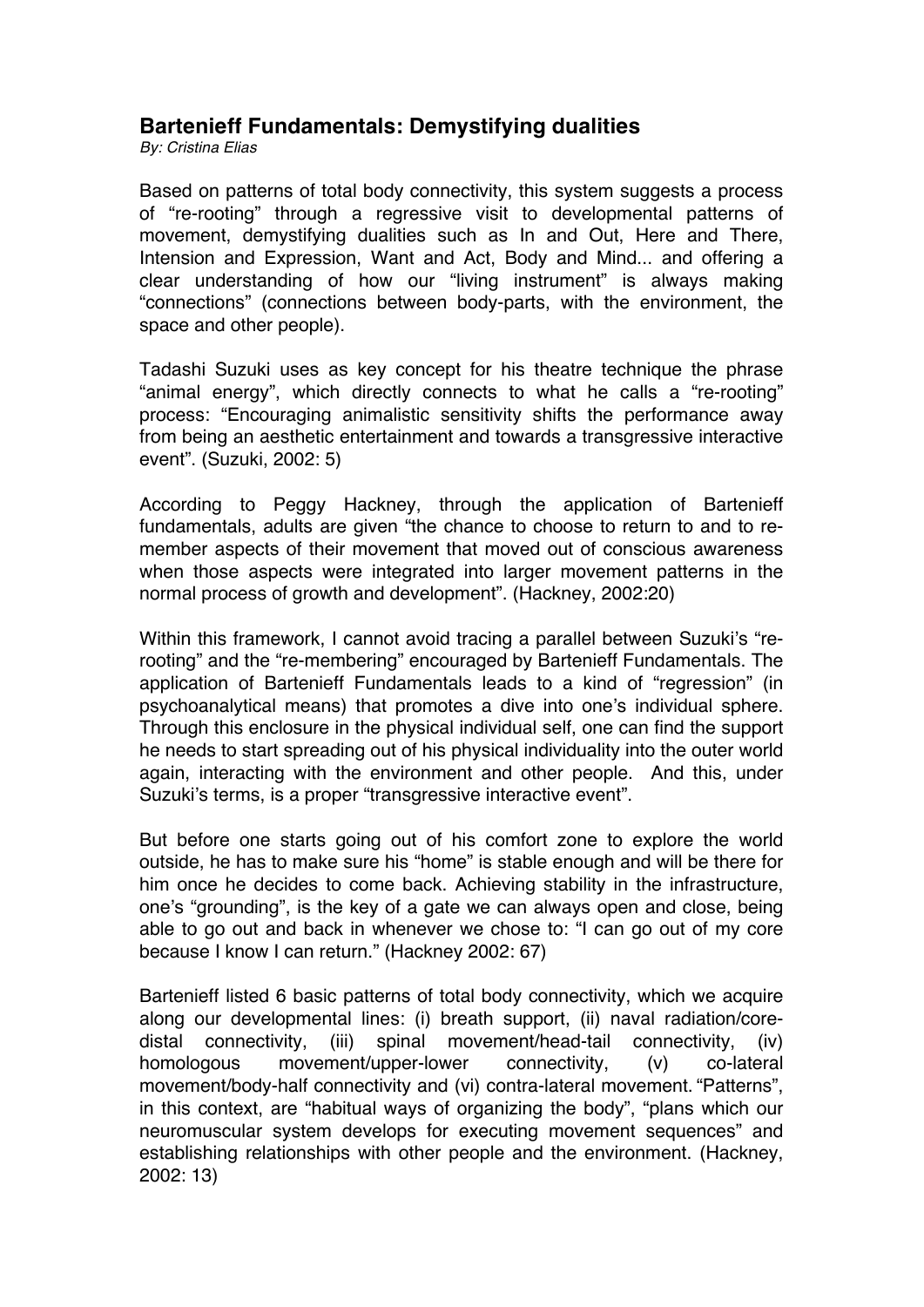The first two basic patterns, Breath support and core-distal connectivity, are structural to the following ones. They dictate the way one will relate to its own living instrument and start developing at a very early stage of life: "As the first developmental pattern in the infant, breathing is the foundation, ground base, for all patterns which follow" (…) "Core support for limb-torso connections is available to us expressly because those internal body connections have already been explored and strengthened in actual movement while in utero." (Hackney 2002: 52, 69)

Naval radiation or core-distal connectivity is an organizational mode that "begins in the centre core of the body and radiates out through the torso to the proximal joints, the mid-limbs and all the way to the distal ends of the extremities" (Hackney 2002: 68). According to Peggy Hackney, the core-distal pattern of movement "sets up a basic pattern of 'Twoness", as opposed to the 'Oneness' in the Breath pattern". This "Twoness" would involve polarities such as: "Me-Not Me", "Acceptance-Rejection", "In-Out", "Gather-Scatter", "Towards-Away", "Inside-Outside", "Take in-Give Out", "Receptive-Expressive". (Hackney 2002: 82)

The Head-Tail Pattern of Total Body Connectivity or spinal movement is the "first one in the developmental scale that organizes the body by differentiating between Yield & Push patterning from Reach & Pull patterning."<sup>1</sup> (Hackney 2002: 88) In order to go out of the utero, the baby pushes with his heels, stretching his body out in a movement where the head distances from the tailbone. Effective movement in later life should repeat this basic "Yield & Push" pattern as support for any actions involving the upper-body. Yield & Push Patterns relate to "grounding and sense of self". They are the "confirmation of embodied existence" where the individual starts dealing with his own strength and with gravity. The "get away" effect ("to separate self from other") this patterning provokes is a requisite for the development of the "personal kinesphere". (Hackney 2002: 88)

Reach & Pull Patterns are the beginning of awareness of space and of the establishment of relationships with others. Through the "reach out", they allow movement "beyond the individual": "Reach & Pull, specially when supported by Yield & Push, makes it possible to go toward something or someone and thus is an important bodily aspect of 'Choice'". (Hackney 2002: 88)

Developmentally, the Individual first learns to Yield & Push (grounding) and then learns to Reach and Pull (access to space and the outer world). (Hackney 2002: 91)

 $\overline{a}$ 

<sup>1</sup> Here Hackney makes reference to Bonnie Bainbridge Cohen's work on the basic process of embodiment of the embryological foundations of movement.